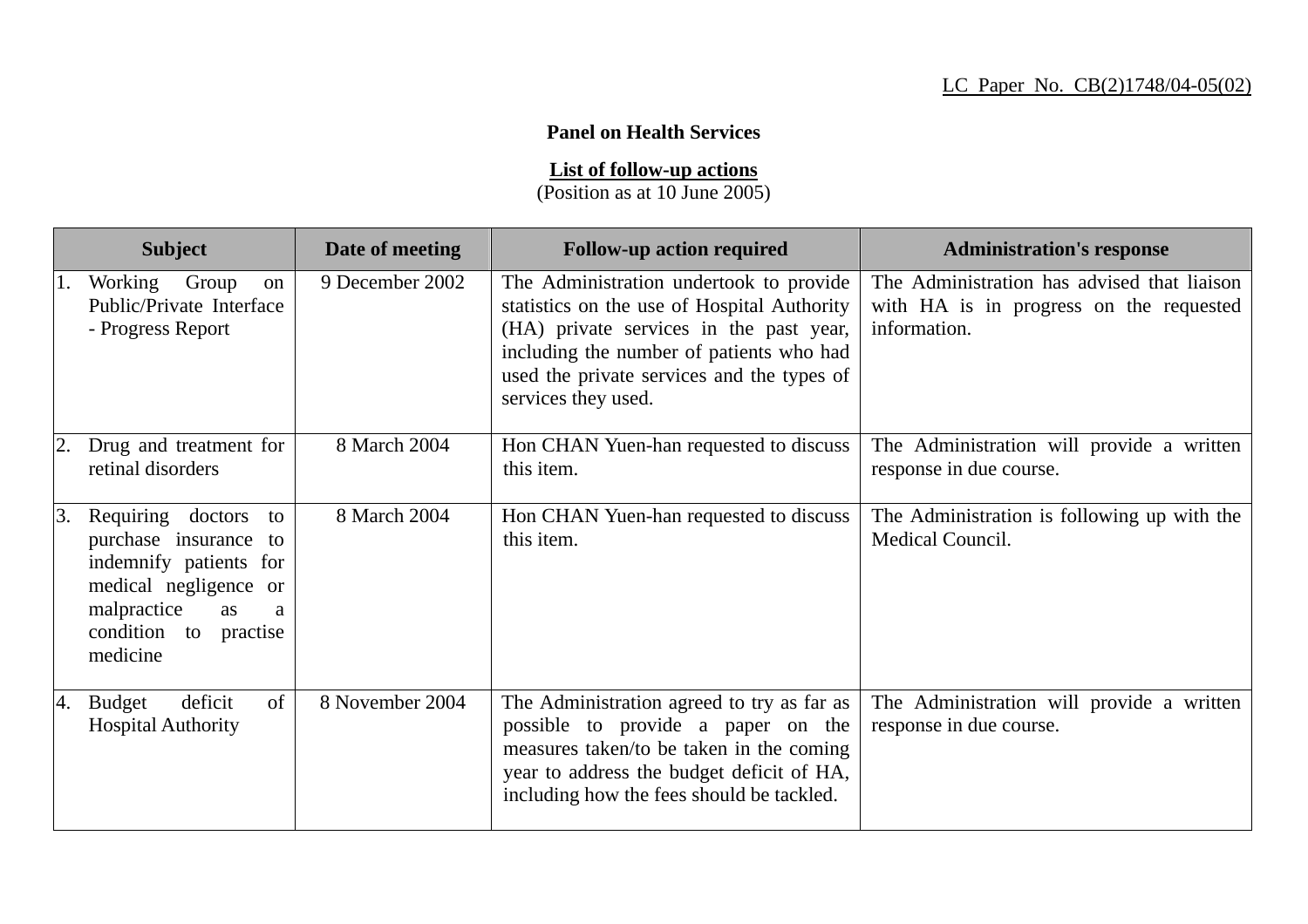|    | <b>Subject</b>                                                                                     | Date of meeting  | <b>Follow-up action required</b>                                                                                                                                                                                                | <b>Administration's response</b>                                                                                        |
|----|----------------------------------------------------------------------------------------------------|------------------|---------------------------------------------------------------------------------------------------------------------------------------------------------------------------------------------------------------------------------|-------------------------------------------------------------------------------------------------------------------------|
| 5. | Measures to address the<br>increasing use of public                                                | 13 December 2004 | The Administration -                                                                                                                                                                                                            |                                                                                                                         |
|    | medical services by<br>non-residents of Hong<br>Kong and hospital fees<br>for non-eligible persons |                  | (a) to provide information on the increase<br>in medical expenses caused by delays<br>of Mainland pregnant women in<br>seeking hospitalisation;                                                                                 | Members were briefed at meeting of the<br>Panel on 17 May. They will also be briefed<br>at the meeting on 13 June 2005. |
|    |                                                                                                    |                  | (b) to provide a progress report on the<br>Administration's deliberations on the<br>measures suggested by members for<br>tackling the problem of increasing<br>number of Mainland women coming<br>to Hong Kong for child birth; | Members were briefed at meeting of the<br>Panel on 17 May. They will also be briefed<br>at the meeting on 13 June 2005. |
|    |                                                                                                    | 17 May 2005      | (c) to draw reference from the experience<br>in other countries in considering<br>appropriate measures to be adopted;                                                                                                           | Information submitted to Panel for discussion<br>on 13 June 2005.                                                       |
|    |                                                                                                    |                  | (d) to revert to the Panel on the progress<br>of its deliberations on the viable<br>options in due course; and                                                                                                                  | Information submitted to Panel for discussion<br>on 13 June 2005.                                                       |
|    |                                                                                                    |                  | (e) to hold discussions with the Mainland<br>authorities on finding solutions to the<br>problems.                                                                                                                               | Information submitted to Panel for discussion<br>on 13 June 2005.                                                       |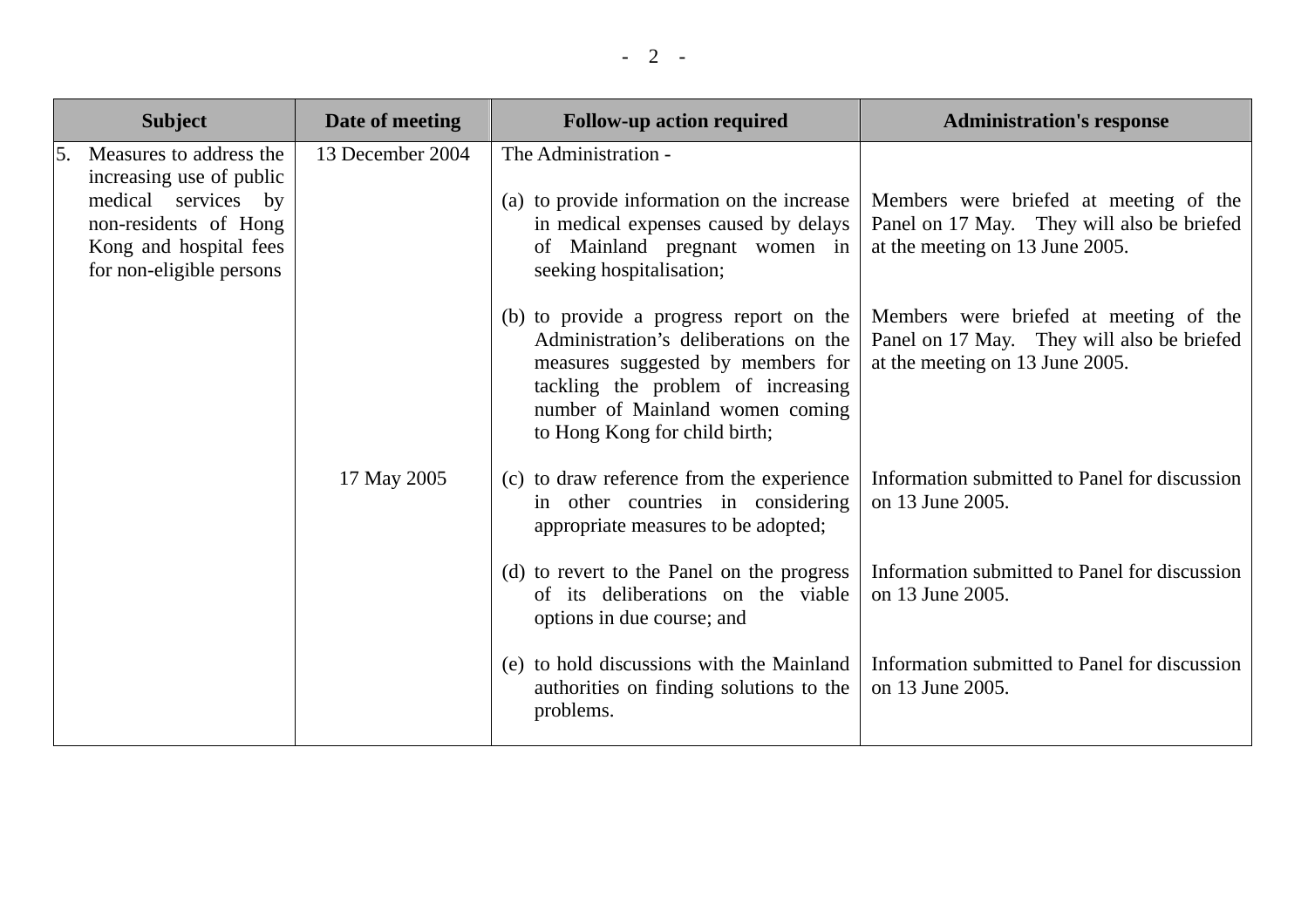| <b>Subject</b>                                                       |                  | Date of meeting                                                                                                                                                                                                           | <b>Follow-up action required</b>                                                                                                                                             | <b>Administration's response</b>                                     |
|----------------------------------------------------------------------|------------------|---------------------------------------------------------------------------------------------------------------------------------------------------------------------------------------------------------------------------|------------------------------------------------------------------------------------------------------------------------------------------------------------------------------|----------------------------------------------------------------------|
| 6. Proposed amendments<br>Smoking (Public<br>to<br>Health) Ordinance |                  | 10 January 2005                                                                                                                                                                                                           | The Administration to -<br>(a) provide information on whether any<br>overseas jurisdictions had introduced<br>legislation to prohibit persons aged<br>below 18 from smoking; | The Administration will provide a written<br>response in due course. |
|                                                                      | 25 February 2005 | (b) provide information on the feedback<br>of Singapore people to the measure of<br>showing health warnings with pictorial<br>and graphic contents on the package of<br>introduced in<br>cigarette products<br>Singapore; | The Administration will provide a written<br>response in due course.                                                                                                         |                                                                      |
|                                                                      |                  | (c) provide information on the existing<br>manpower of Tobacco Control Office<br>and the additional manpower for<br>implementation of the legislative<br>proposals;                                                       | The Administration will provide a written<br>response in due course.                                                                                                         |                                                                      |
|                                                                      |                  | (d) provide more detailed information on<br>the exceptional arrangements allowed<br>under overseas smoke-free workplace<br>laws; and                                                                                      | The Administration will provide a written<br>response in due course.                                                                                                         |                                                                      |
|                                                                      |                  |                                                                                                                                                                                                                           | (e) provide information on any precedent<br>case in which a smoke-free workplace<br>law had been challenged by people on<br>the ground of violating human rights.            | The Administration will provide a written<br>response in due course. |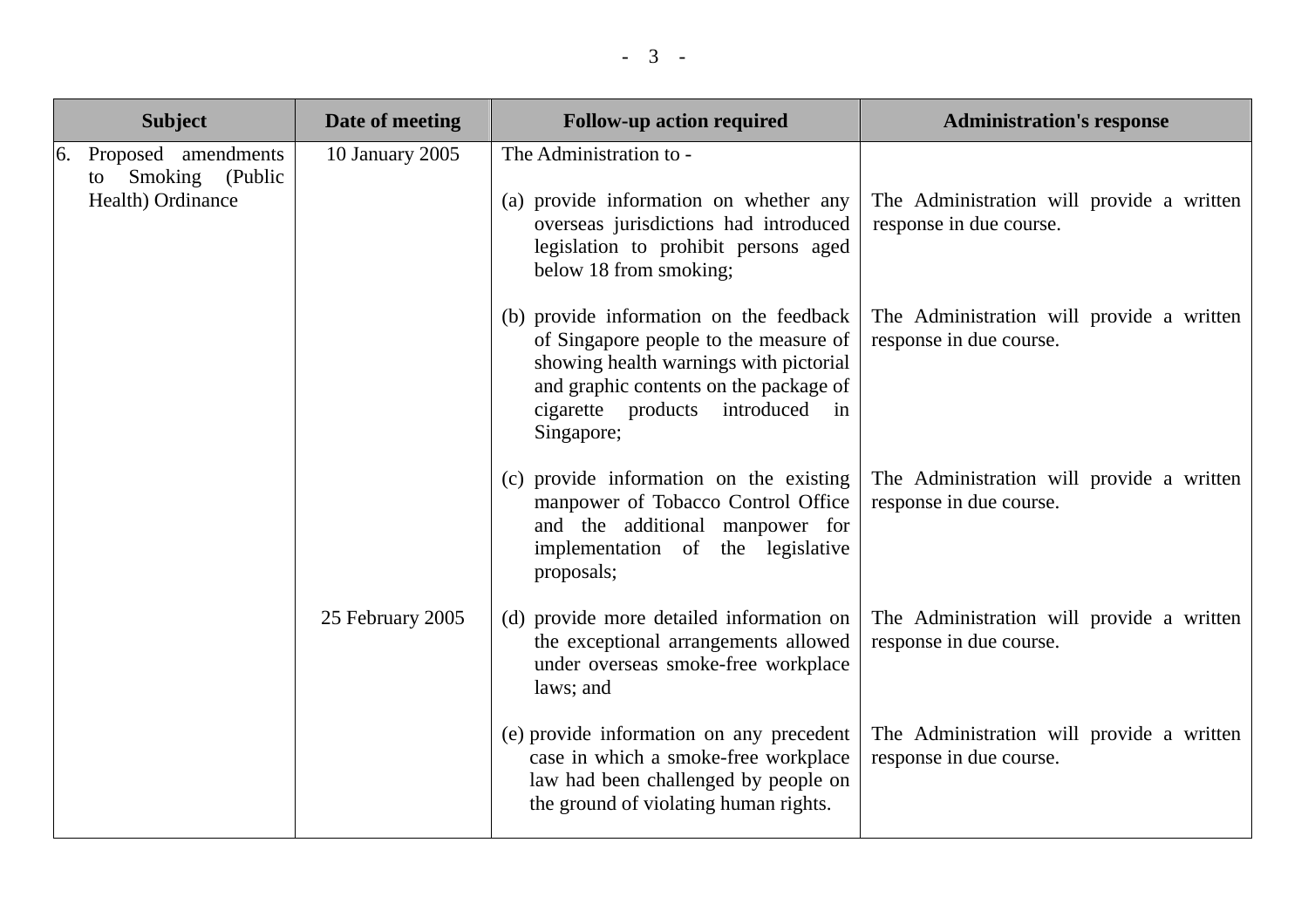|    | <b>Subject</b>                                                                    | Date of meeting  | <b>Follow-up action required</b>                                                                                                                                                   | <b>Administration's response</b>                                                   |
|----|-----------------------------------------------------------------------------------|------------------|------------------------------------------------------------------------------------------------------------------------------------------------------------------------------------|------------------------------------------------------------------------------------|
|    | Remuneration<br>of<br><b>Hospital Authority staff</b>                             | 25 February 2005 | Hospital Authority to provide information<br>on-                                                                                                                                   | The Administration will provide a written<br>response in due course.               |
|    |                                                                                   |                  | temporary<br>number of<br>$(a)$ the<br>staff<br>members who would not be offered<br>contract employment packages; and                                                              |                                                                                    |
|    |                                                                                   |                  | (b) the financial implications that would<br>arise from converting the existing<br>temporary staff members to contract<br>employment packages.                                     |                                                                                    |
| 8. | of<br>Introduction<br>a<br>standard<br>drug<br>formulary in Hospital<br>Authority | 8 March 2005     | The Administration and the HA to take<br>consideration of the motion passed by the<br>Panel.                                                                                       | Members will be briefed at the meeting on<br>13 June 2005.                         |
| 9. | Amendments<br>the<br>to<br>Registration<br>Dentists<br>Ordinance                  | 14 March 2005    | The Administration agreed to provide an<br>information paper summarising the issues<br>which had been considered in previous<br>reviews of the Dentists Registration<br>Ordinance. | Administration<br>The<br>will<br>provide<br>an<br>information paper in due course. |
|    | 10. Increase in professional<br>indemnity<br>insurance<br>premiums                | 14 March 2005    | The Administration undertook to provide a<br>paper on the impact of the increase in<br>insurance premiums on private medical<br>practitioners and related issues.                  | Administration<br>will<br>The<br>submit<br>an<br>information paper in due course.  |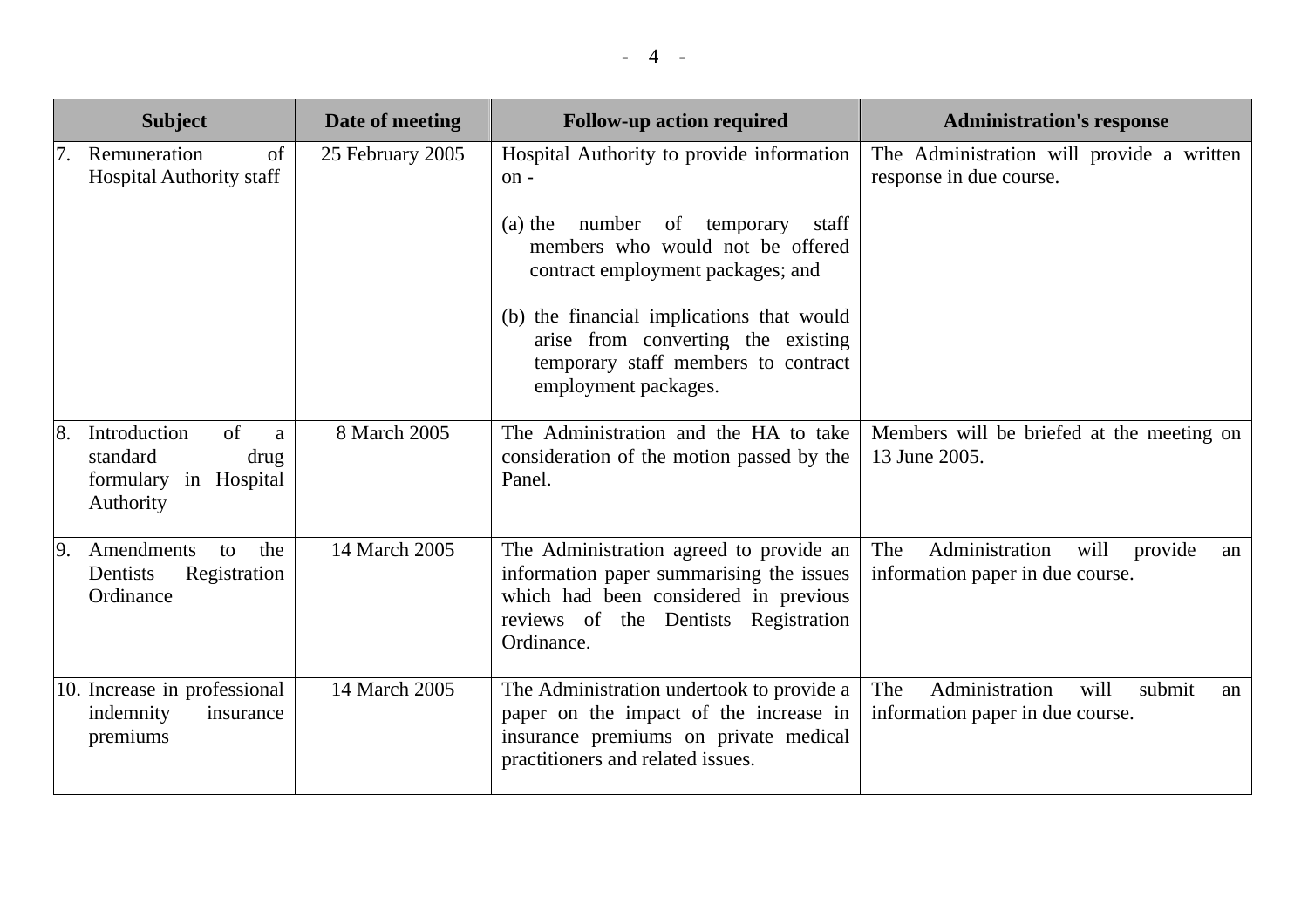| <b>Subject</b>                                                                                                       | Date of meeting | <b>Follow-up action required</b>                                                                                                                                                                                                                                                                                                                                                                                  | <b>Administration's response</b>                                                                                                                           |
|----------------------------------------------------------------------------------------------------------------------|-----------------|-------------------------------------------------------------------------------------------------------------------------------------------------------------------------------------------------------------------------------------------------------------------------------------------------------------------------------------------------------------------------------------------------------------------|------------------------------------------------------------------------------------------------------------------------------------------------------------|
| medical<br>11. Continuing<br>education for medical<br>practitioners                                                  | 18 April 2005   | The Administration to provide more<br>detailed information in writing on studies<br>the continuing medical education<br>$\Omega$<br>systems in overseas jurisdictions, the<br>implementation details of the proposed<br>compulsory scheme, and to revert to the<br>Panel<br>the<br>of<br>on<br>the<br>progress<br>Administration's<br>consultation<br>with<br>members of the medical profession on the<br>scheme. | The Administration will provide a written<br>response in due course.                                                                                       |
| 12. Grant for the Samaritan<br>Fund                                                                                  | 18 April 2005   | The Administration to update the Panel on<br>the progress and the way forward in June<br>2005 and provide a paper for the<br>consideration of the Panel in due course.                                                                                                                                                                                                                                            | The Administration will provide a written<br>response in due course.                                                                                       |
| of<br>13. Improvement<br>infection<br>control<br>provision for<br>autopsy<br>facilities<br>public<br>in<br>hospitals | 17 May 2005     | The Administration undertook to provide a<br>time schedule setting out the phases of the<br>project and a breakdown on the funding<br>requirements for each of the 11 hospitals.                                                                                                                                                                                                                                  | The works schedule and project estimate of<br>each of the 11 public hospitals is set out in<br>submission<br>Public<br>the<br>Works<br>to<br>Subcommittee. |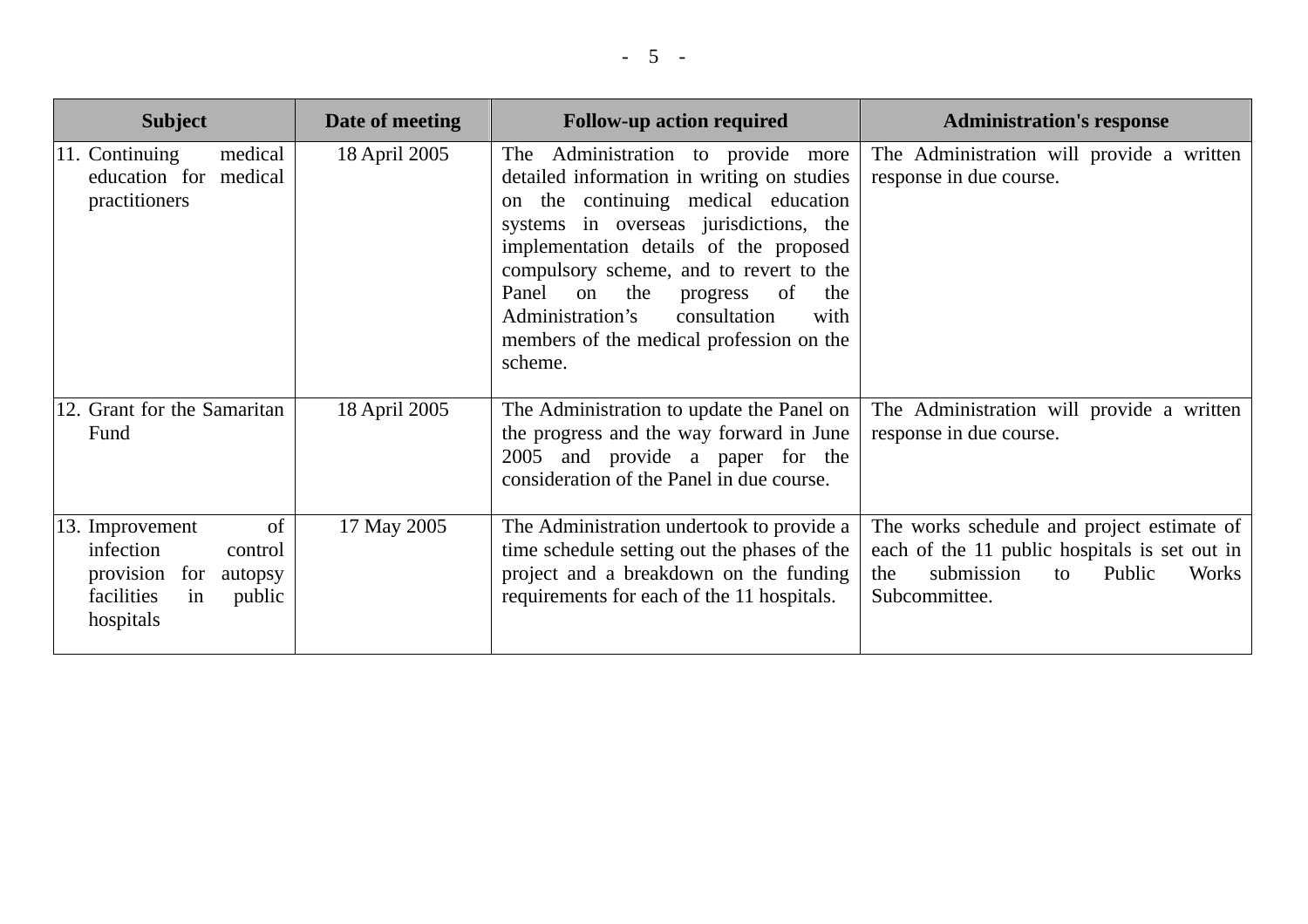| <b>Subject</b>                      |             |                | Date of meeting | <b>Follow-up action required</b>                                                                                                                                                                                                                                                                                                                                                                                                                                                                                                                                                                                                                                                                                                                                                                                                                                        | <b>Administration's response</b>                                  |
|-------------------------------------|-------------|----------------|-----------------|-------------------------------------------------------------------------------------------------------------------------------------------------------------------------------------------------------------------------------------------------------------------------------------------------------------------------------------------------------------------------------------------------------------------------------------------------------------------------------------------------------------------------------------------------------------------------------------------------------------------------------------------------------------------------------------------------------------------------------------------------------------------------------------------------------------------------------------------------------------------------|-------------------------------------------------------------------|
| 14. Hospital<br>charges<br>patients | fees<br>for | and<br>private | 17 May 2005     | The Administration -<br>(a) to supplement with more information<br>on-<br>(i) the methodology for setting the<br>proposed new private service<br>consultation fees in pre-set ranges<br>to replace the current standard<br>rates;<br>(ii) the policy on and factors to be<br>considered in the allocation of<br>resources for the provision of<br>private services at HA hospitals<br>and clinics, taking into account<br>that the provision of private<br>services might adversely affect<br>medical services in other areas;<br>and<br>(iii) whether a monitoring mechanism<br>had been put in place to regulate<br>the provision of private services at<br>individual hospitals and clinics at<br>appropriate levels; and<br>(b) to provide updated information on the<br>number of patients seeking private<br>service consultation at HA hospitals<br>and clinics. | Information submitted to Panel for discussion<br>on 13 June 2005. |